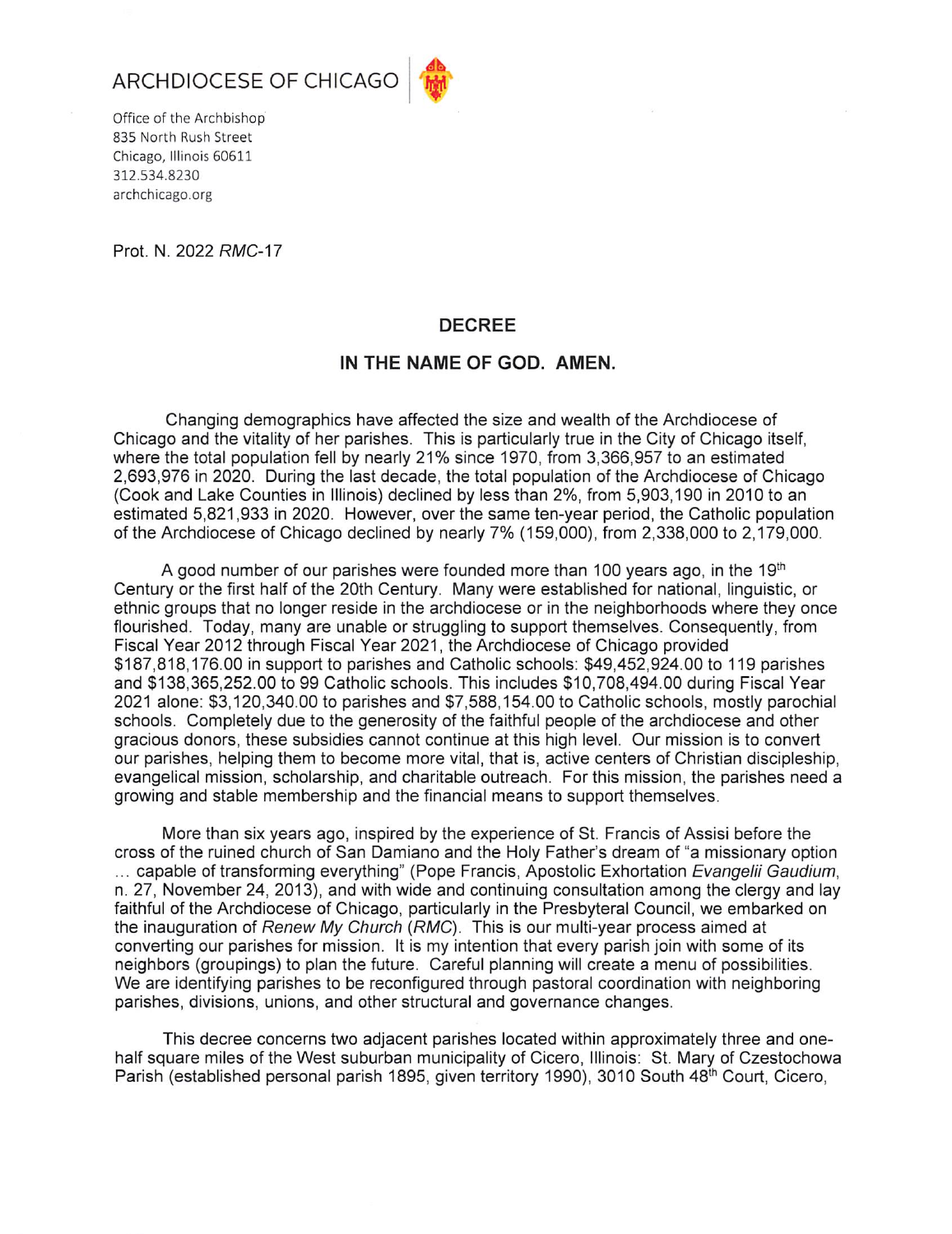**Prot. N. 2022** *RMC-17*  **Decree March 28, 2022 Page 2** 

**Illinois 60804-3622, and Our Lady of Charity Parish (established 1954), 3620 South 57 th Court, Cicero, Illinois 60804-4235. The churches of these two parishes are approximately two miles apart, a drive of seven minutes.** 

**In Fiscal Year 2020 the pre-COVID-19 average Sunday Mass attendance at St. Mary of Czestochowa Parish was 1,214 (52% Spanish, 25% English, 23% Polish), a 35% decline from the 1,858 attending in Fiscal Year 2000. The same year, the average Sunday attendance at Our Lady of Charity Parish was 956 (78% Spanish, 22% English), an 18% decline from the 1,170 attending in Fiscal Year 2000.** 

**In Fiscal Year 2021, St. Mary of Czestochowa Parish had an operating deficit of \$63,109.00. On October 31, 2021, the parish had savings of \$175,868.00 on deposit, and no church debt. In Fiscal Year 2021, Our Lady of Charity Parish had an operating deficit of \$61,381.00. On October 31, 2021, Our Lady of Charity Parish had savings of \$56,249.00 on deposit, and no church debt.** 

**During Fiscal Year 2019, liturgical life outside Sunday Mass at St. Mary of Czestochowa Parish included 29 funerals, 19 marriages, and 36 Baptisms. In the same period Our Lady of Charity Parish had 12 funerals, six marriages, and 26 Baptisms. The combined totals of the two parishes are 41 funerals, 25 marriages, and 62 Baptisms, a moderate total for a suburban parish.**

**Following consultations last year with lay and clergy members of the parishes, including input from parishioners at large, a report was submitted to the Archdiocesan Standards and Recommendations Commission, a group of lay and clergy representatives from across the Archdiocese of Chicago. Recently, the** *Renew My Church* **Executive Committee submitted the Commission's recommendation to the pastoral leadership of the archdiocese. Due to the 20 year decline in the number of faithful at both parishes, the continuing decline in the number of priests able to serve as pastors, and recent annual operating deficits at both parishes, the Church in this area of the Archdiocese of Chicago will struggle financially and administratively to sustain two parishes. If the care of souls, evangelization, and discipleship are to be the focus of future mission, the consolidation and conservation of resources within one new parish is the recommended course of action.** 

**THEREFORE, know that I, Cardinal Blase J. Cupich, Archbishop of Chicago, according to the norms of canon 50, canon 121, canon 127 §§1, 2,2° , & 3, and canon 515 §2 of the Code of Canon Law, have before me a proposal that the above-mentioned St. Mary of Czestochowa Parish and Our Lady of Charity Parish, both in Cicero, Illinois, be extinguished as separate juridic persons in the Church and united to form one new juridic person, a territorial parish named,** *ad interim***, St. Mary of Czestochowa, Our Lady of Charity Parish, located within the combined territories of the two parishes. St. Mary of Czestochowa Church is to be designated the parish church. Know also, I convened the Presbyteral Council of the Archdiocese of Chicago electronically** *via* **the internet on January 18, 2022. Then, after hearing the Presbyteral Council and receiving its vote of 32 for and one against the proposal, I accepted the Presbyteral**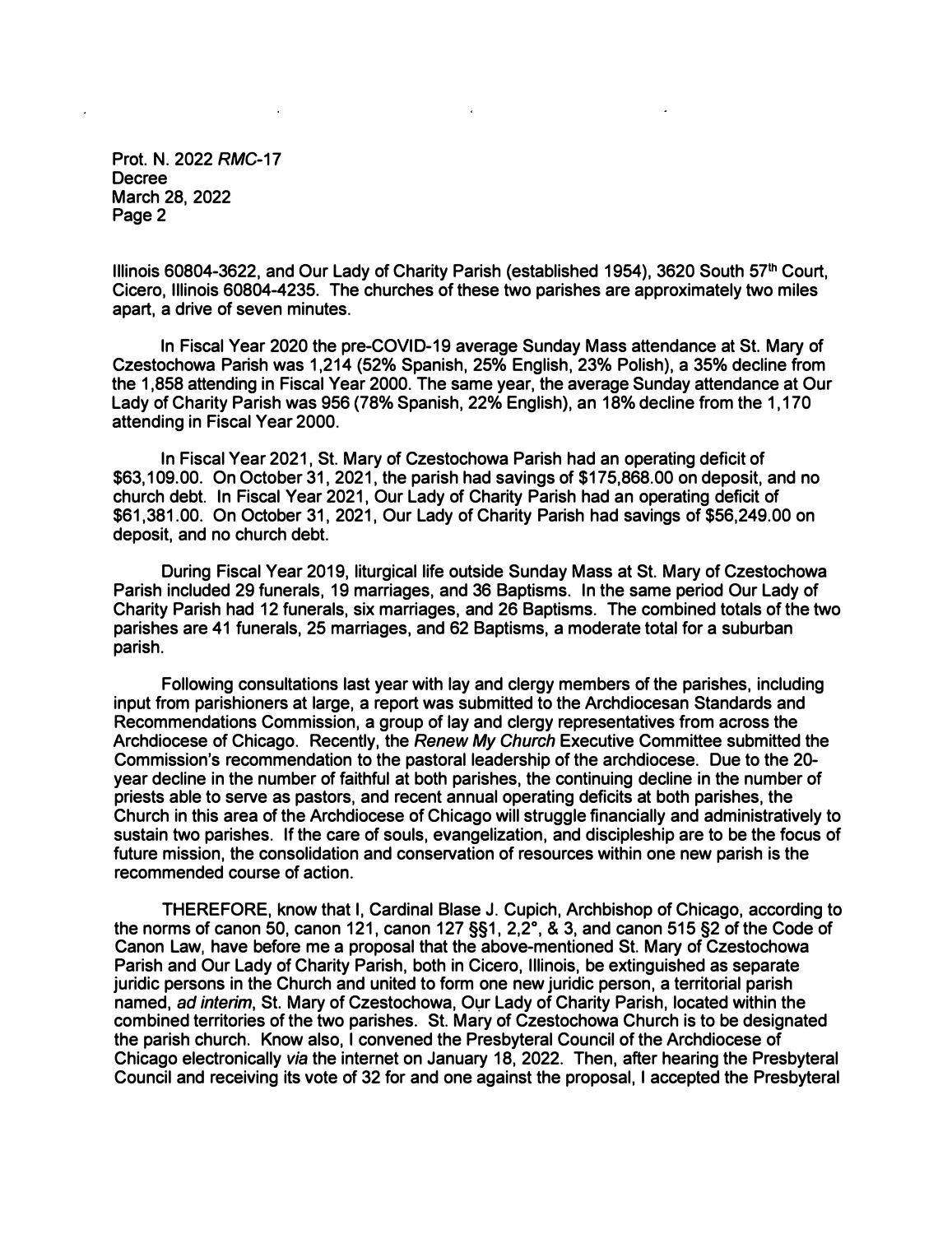Prot. N. 2022 RMC-17 Decree March 28, 2022 Page 3

Council's advice and now, invoking the Holy Spirit,

## I decree the following:

1. Effective July 1, 2022, the above-mentioned St. Mary of Czestochowa Parish and Our Ladv of Charity Parish, both in Cicero, Illinois, shall be extinguished as separate juridic persons in the Church and united to form one new juridic person, a territorial parish within the combined territories of the two parishes. The new parish is to be called, ad interim, St. Mary of Czestochowa, Our Lady of Charity Parish;

2. The ministries of the two extinguished parishes will become those of the new St. Mary of Czestochowa, Our Lady of Charity Parish;

3. Each and all the parishioners of the two extinguished parishes, along with the faithful domiciled within the new parish boundaries, will be parishioners of the new St. Mary of Czestochowa, Our Lady of Charity Parish;

4. The territory of the new St. Mary of Czestochowa, Our Lady of Charity Parish will be the combined territories of the extinguished St. Mary of Czestochowa Parish and the extinguished Our Lady of Charity Parish, as depicted and described on the map and in the document attached to this decree:

5. Subject to the intention of founders and donors, and with due regard for any acquired rights, the goods and patrimonial rights of the two extinguished parishes, together with any obligations with which they may be burdened, will be those of the new St. Mary of Czestochowa, Our Lady of Charity Parish (canon 121);

6. The churches of the extinguished St. Mary of Czestochowa Parish and the extinguished Our Lady of Charity Parish will be churches of the new St. Mary of Czestochowa. Our Lady of Charity Parish, retaining their own titles. St. Mary of Czestochowa Church shall be designated the parish church of the new parish;

7. The data submitted to the Presbyteral Council on this matter, together with the minutes of the Council meeting of January 18, 2022, are to be attached to this decree and will become available upon request to those eligible to receive them;

8. The sacramental records and other materials relevant to historical research pertaining to the two extinguished parishes will be collected and maintained at the St. Mary of Czestochowa Church campus, unless otherwise determined by the expert staff of the Joseph Cardinal Bernardin Archives and Records Center of the Archdiocese of Chicago; and

9. Notification of this decree shall be given immediately through the official website of the Archdiocese of Chicago. The decree shall be conveyed to the pastors of St. Mary of Czestochowa Parish and Our Lady of Charity Parish. As soon as possible, the pastors shall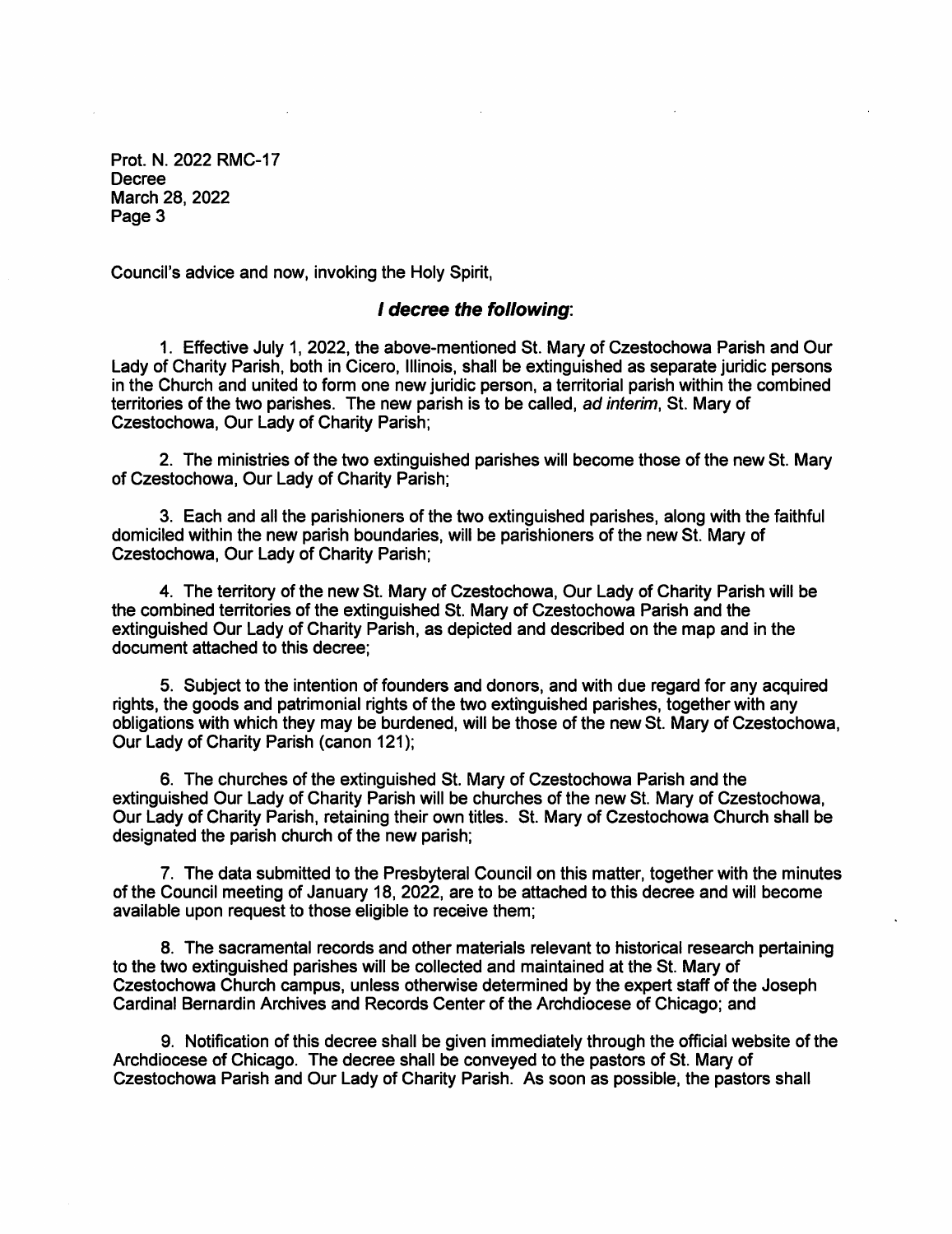Prot. N. 2022 RMC-17 Decree March 28, 2022 Page 4

inform their parishioners of the decree through the parish bulletin or other suitable means.

Before hierarchical recourse (appeal) may be taken against this decree, a written, dated, and signed petition, asking me to revoke or amend the decree, must be sent or delivered to me within ten (10) useful days from notification of the decree (CIC cc. 1734, 1735, 1737). The address is Office of the Archbishop of Chicago, Archbishop Quigley Center, 835 North Rush Street, Chicago, Illinois 60611.

Given this 28<sup>th</sup> day of March, A.D. 2022. From Holy Name Cathedral, Chicago, Illinois

Archbishop of Chicago

Res. Robert Kelek

**Ecclesiastical Notary** 

Attachments